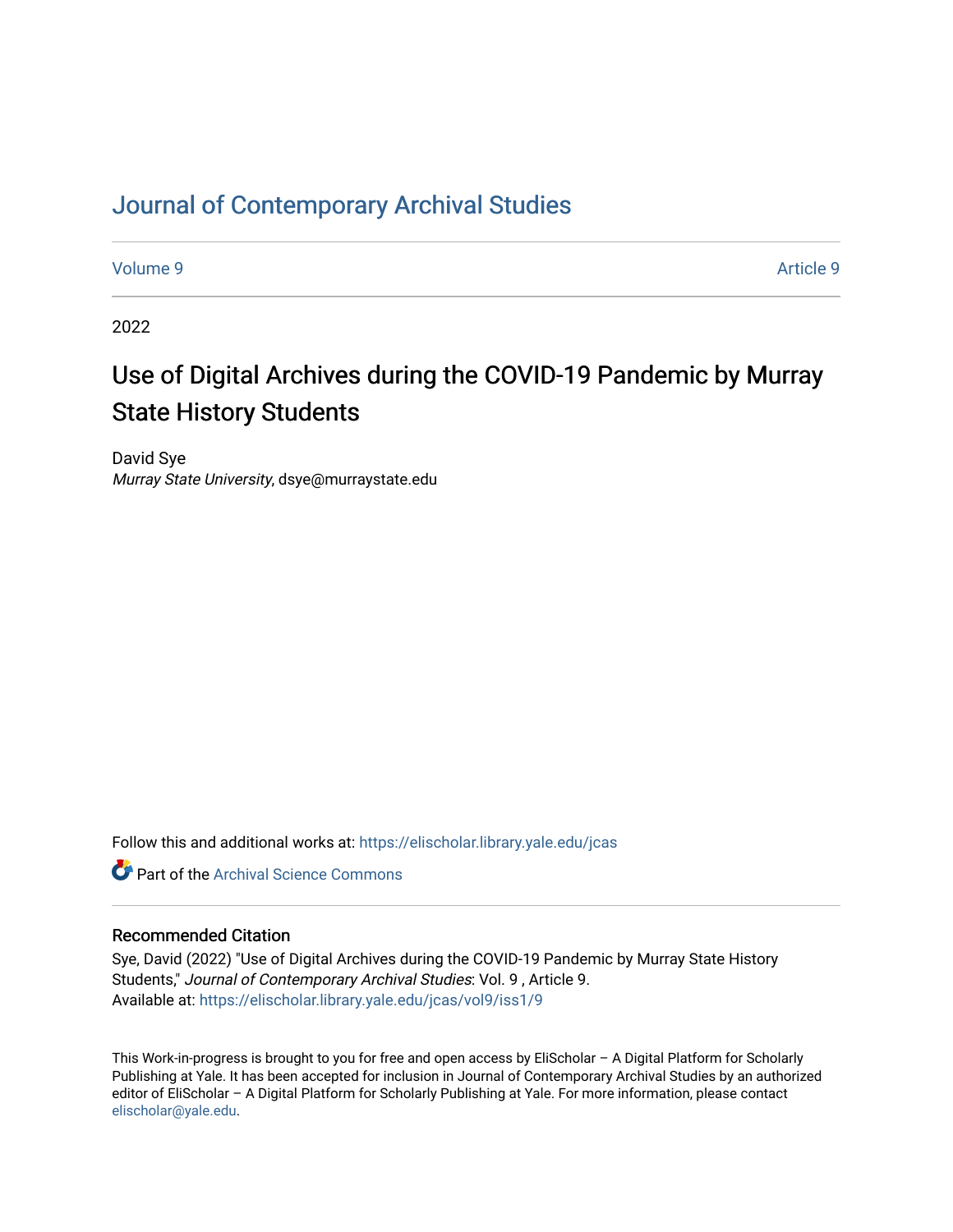# **USE OF DIGITAL ARCHIVES DURING THE COVID-19 PANDEMIC BY MURRAY STATE HISTORY STUDENTS**

Many historians experience going to an archive and sifting through physical material, hoping to find a source that validates their thesis or sheds new light on a topic. In fact, many college history departments require their undergraduate students to complete an independent research-based project in which they utilize primary sources.<sup>1</sup> At the masters and doctorate levels, history students conduct original research utilizing unique sources in order to complete their theses and dissertations. Andy Barrett explains that when graduate students search for primary source materials, they often need to travel outside of their locale to access various archives and special collections. <sup>2</sup> While the use of digital collections has increased in the past two decades, not all physical collections can be digitized, necessitating students and historians to still visit archives in person. Nevertheless, the increase in digitized materials prompts an updated analysis of research trends and preferences.

In recent years, researchers have been able to utilize both physical and digital collections, increasing research efficiency. During my time as a history graduate student, professors encouraged students to choose local topics. The idea was that topics local to the area relied on original research that required unique materials from archives and physical collections in the region. Widely accessible digitized materials may have already been well researched and analyzed, limiting the opportunities for original research.

The COVID-19 pandemic required many archives and museums to close or drastically limit their in-person services. Even the National Archives and Records Administration closed all research rooms nationwide, only reopening them in June  $2021$ .<sup>3</sup> Historians who expect to be able to access certain collections face new challenges in how and what they can research. This has impacted second-year graduate students here at Murray State University, for example, who are required to write a research article based on original primary source material in order to complete their degree program. During the fall 2020 semester, this change prompted history faculty to reach out to me, as the subject librarian for history, to deliver an instruction session tailored toward archival research and discuss accessing digital materials during this time.

Historians Alan MacEachern and William J. Turkel address this predicament, stating, "historical research is never strictly about accessing everything we need, but about accessing what we can, and stopping when time, resources, and the availability of sources tells us to."<sup>4</sup> Since students are relying mainly on digitized sources for their research projects, it is an ideal time to observe and analyze what types of digitized materials they are searching for and what affects their decision making when identifying relevant collections or repositories online.

The goal of the study was to explore how history students search for primary source materials, particularly in a digital environment. The survey instrument, based on Alexandra Chassanoff's

<sup>&</sup>lt;sup>1</sup> Jones, Barrow, Stephens, and O'Hara, "Romancing the Capstone," 1098.

<sup>2</sup> Barrett, "Information-Seeking Habits," 326-27.

<sup>&</sup>lt;sup>3</sup> Ferriero, "An Update for Researchers from the Archivist."

<sup>&</sup>lt;sup>4</sup> MacEachern and Turkel, "A Time for Research Distancing."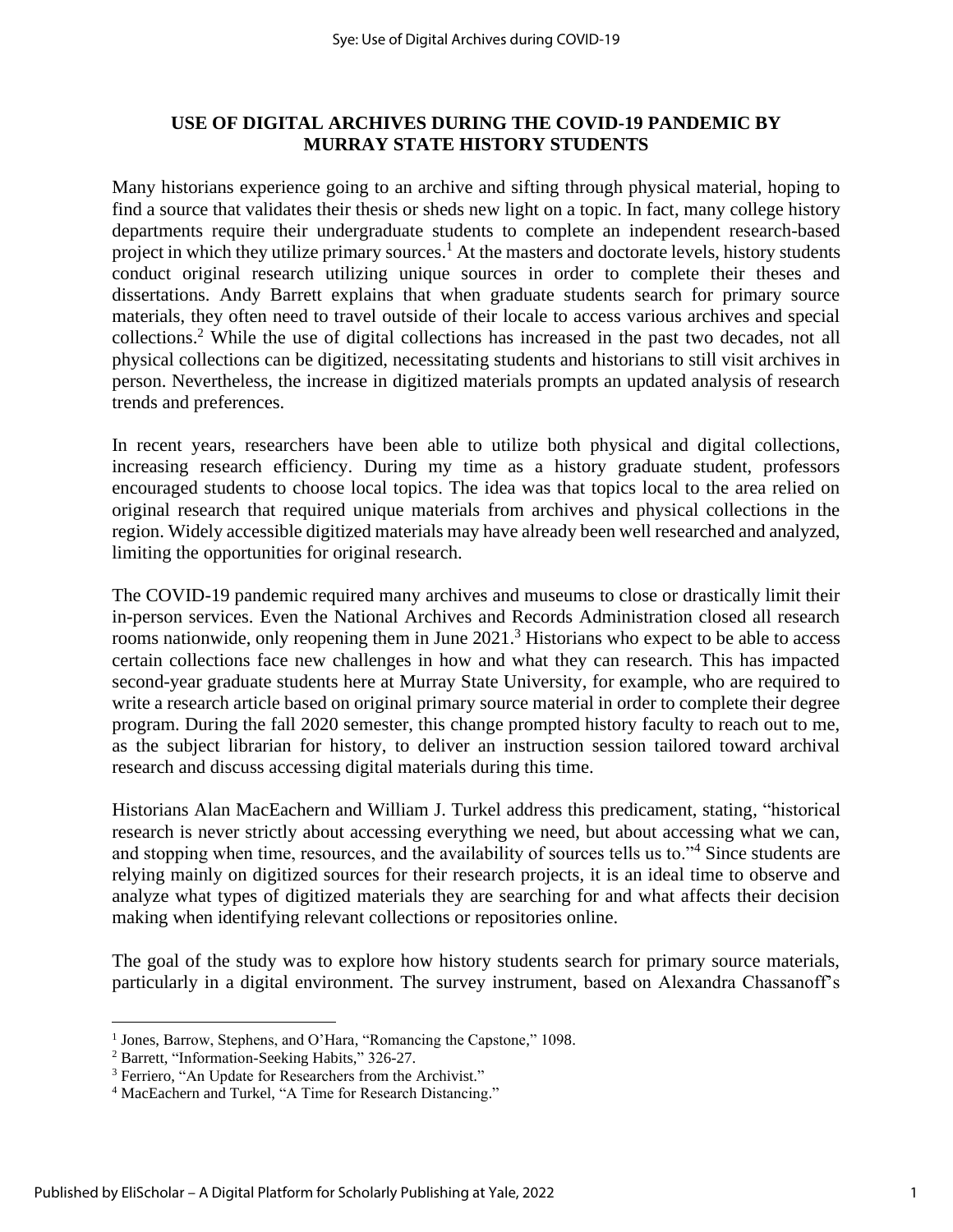2013 study, looked at how history students search for primary source materials; what types of materials they utilized for their research; and what factors influenced their use of digitized materials.<sup>5</sup> This study captures a unique moment in time, hopefully providing insight on how the COVID-19 pandemic impacted the research process. Due to the unprecedented nature of the COVID-19 pandemic, I was not able to create a large study that looked at history students at universities across the nation. Unfortunately, this resulted in a small sample size.

Graduate cohorts in the history department at Murray State University tend to be fairly small, with six students enrolled in the graduate seminar course during the fall 2020 semester. There were a few more undergraduates conducting historical research, with eight students enrolled in the senior research seminar during the fall 2020 semester and nine during the spring 2021 semester. Campus special collections and archives contains materials relevant to the cultural history of southwestern Kentucky and northwestern Tennessee, including regional/county histories, manuscripts, and oral histories. Digitized materials include regional newspapers, campus documents, and selected manuscripts that have been featured in digital exhibits. Additionally, there is a limited number of cultural institutions in the region, which contributes to why students tend to go online to find primary sources.

An expanded study has the potential to provide insight on what types of materials archives, libraries, and other cultural institutions should be making accessible to researchers, specifically those who can only access repositories remotely. Such data can also be used to identify gaps in archival/library instruction by looking at the search strategies and types of digitized primary sources most often utilized by students.

# **Literature Review**

Significant studies on the use of digital primary source material did not appear until the early 2000s. The first study, by Helen Tibbo in 2003 via the Primarily History project, focused on how historians search for primary source materials with the advent of the internet. This was the first point in time that researchers had access to electronic finding aids, digitized collections, and a networked scholarly environment via the internet. The project also examined how graduate students were developing digital research skills.<sup>6</sup> The study showed that the most often used types of primary source materials were newspapers, unpublished correspondence, and published pamphlets. At the time, historians were most likely (~80%) to search their own library's OPAC while only 63 percent visited repository websites. Historians tended to use the internet to identify relevant sources and then pursue those leads in-person or request copies electronically.<sup>7</sup>

Chassanoff expands on Tibbo's research, as digitization and online access to materials had increased significantly since the Primarily History project. Chassanoff specifically looked at academic historians, mainly professors, in the United States, and considered how they search for materials; what types of primary sources they are most likely to use; how they access materials; and how they evaluated online digital primary sources during the research project.<sup>8</sup> Chassanoff

<sup>&</sup>lt;sup>5</sup> Chassanoff, "Historians and the Use of Primary Source Materials in the Digital Age."

<sup>6</sup> Tibbo, "Primarily History in America," 14.

<sup>7</sup> Tibbo, "Primarily History in America," 18–22.

<sup>8</sup> Chassanoff, "Historians and the Use of Primary Source Materials in the Digital Age," 459.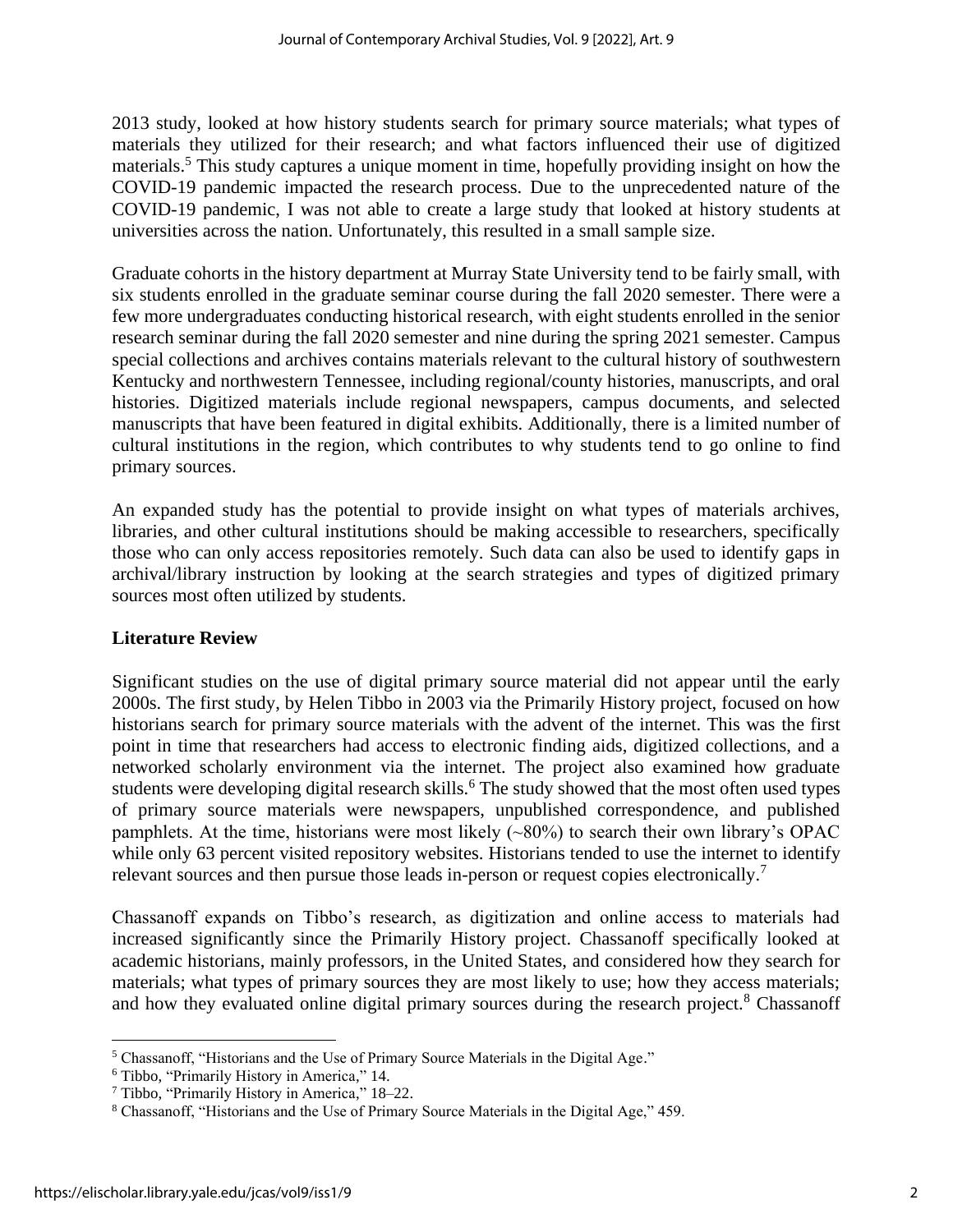notes a lack of empirical data concerning digital collection usage. Her findings were consistent with Tibbo's, which showed that newspapers and correspondence were the most widely used primary source materials.<sup>9</sup> When comparing online versus in-person access, researchers were more likely to access artwork, oral histories, photographs, sound recordings, film recordings, and video recordings online. Chassanoff concludes that historians "seem to feel most comfortable using digitized sources when an online environment replicates essential attributes found in archives," which they identify as having a good reputation and having a detailed finding aid.<sup>10</sup>

In 2008, Duff and Cherry studied the impact of archival orientation sessions on undergraduate research. Part of their study revealed the types of sources students had used for coursework and research prior to receiving a formal orientation or instruction session from their institution's archives. Many students had used web resources (94.2%), journal articles (91.3%), and published books/pamphlets (91.3%). A little over half of students utilized personal papers/correspondence (59.4%), government documents (56.5%), and photographs (52.2%). Less than half had experience with maps and records  $(42%)$ .<sup>11</sup> Following an archival orientation session, Duff and Cherry found that use of personal papers increased to 70.5 percent and photographs increased to 58.1 percent. The average confidence level in finding material also increased from 4.1 to  $6.0^{12}$ 

Ge looked at the percent of research needs satisfied by print vs. electronic resources, which differed between social sciences and humanities researchers. In the social sciences, needs were met by electronic sources on average 63.3 percent of the time while only 40 percent of the time in the humanities.<sup>13</sup> These findings were followed by further studies. Goldberg examined the specific behaviors and needs of historians when seeking information, noting that subject guides and content management systems greatly help researchers and point them to relevant databases and repositories. These types of tools may be more beneficial than consulting with subject librarians, "given the proclivity of academic historians to work on their own or through their own sources."<sup>14</sup>

In addition to convenience and accessibility, it is important to understand other benefits of utilizing digital primary sources. Digitized texts allow researchers to apply new tools or methods to their research. Digitized materials provide the opportunity to analyze text in new ways such as computational analysis, metadata studies, and text mining. Researchers are also able to incorporate digital material into building games, applications, and tools.<sup>15</sup> By being able to search the full text of OCR-enabled digitized documents, researchers can find content that was previously omitted from finding aids.<sup>16</sup> While students just trying to find primary sources for an essay are probably not thinking about text mining or metadata analysis, instructors could more easily incorporate such activities into their courses now with the prevalence of digital sources.

<sup>9</sup> Tibbo, "Primarily History in America," 19.

<sup>&</sup>lt;sup>10</sup> Chassanoff, "Historians and the Use of Primary Source Materials in the Digital Age," 470.

<sup>&</sup>lt;sup>11</sup> Duff and Cherry, "Archival Orientation," 513.

<sup>&</sup>lt;sup>12</sup> Duff and Cherry, "Archival Orientation," 521.

<sup>&</sup>lt;sup>13</sup> Ge, "Information-Seeking Behavior in the Digital Age," 447.

<sup>&</sup>lt;sup>14</sup> Goldberg, "Searching for the Past," 13.

<sup>&</sup>lt;sup>15</sup> Given and Wilson, "Information Technology and the Humanities Scholar," 808-12.

<sup>&</sup>lt;sup>16</sup> Murphy, Evans, and Simpson, "The Importance and Use of Digital Primary Sources in Teaching and Research."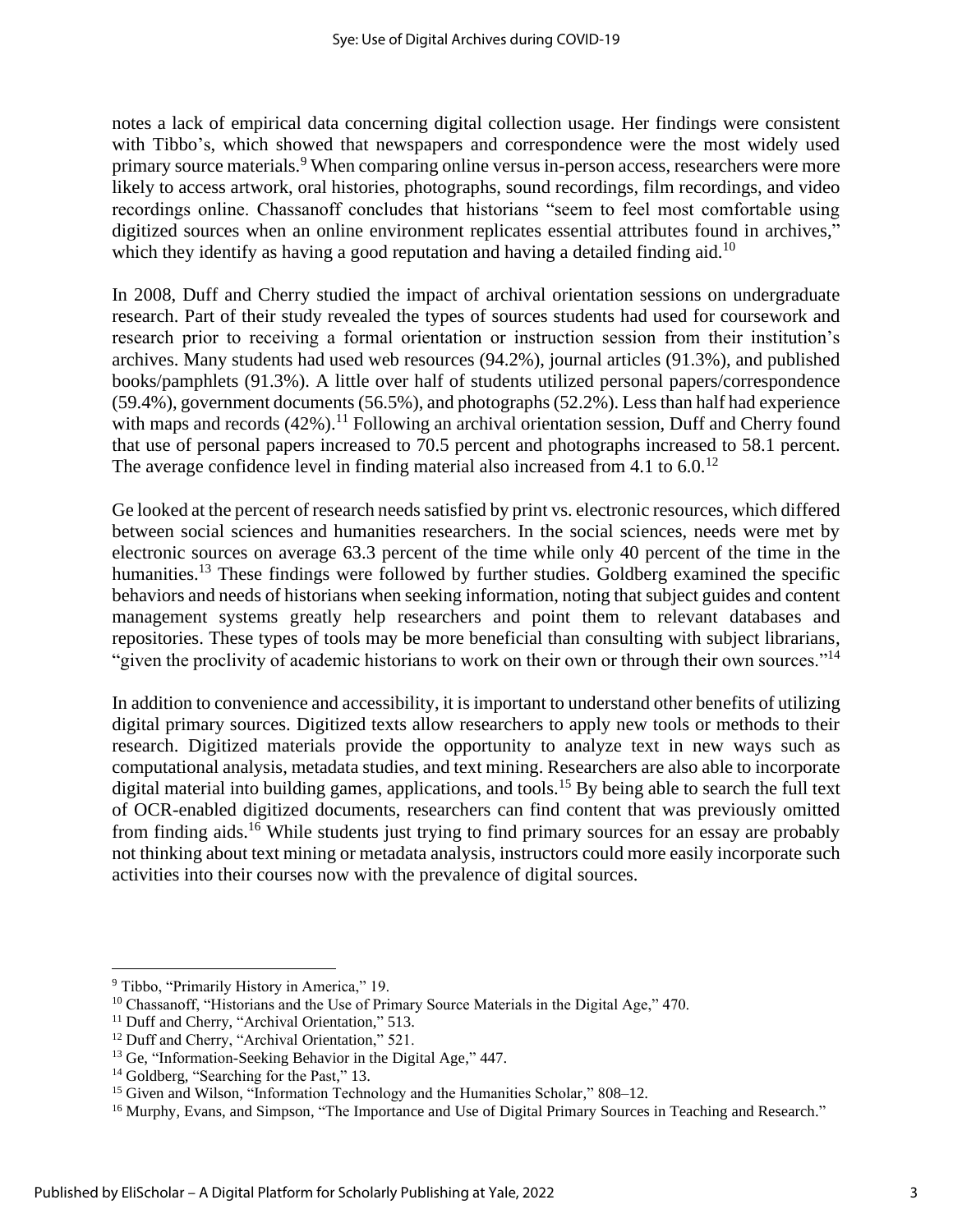#### **Methodology**

This case study explores how history students at Murray State University were searching for, accessing, and using primary source materials, particularly those accessible in digital formats online. With limited ability and/or reluctance to visit physical archives due to the COVID-19 pandemic, it is important to investigate three aspects of digital archival use among students: types of sources used; types of collections accessed; and strategies used for identifying relevant collections/digital sources.

This study sought participation from history students taking upper-level or graduate courses at Murray State University, specifically those that required students to utilize primary sources for a research project, capstone paper, or thesis. Graduate students had more freedom to choose their own research topics, while other students typically had to research a topic within the subject area of the course they were taking.

The survey instrument was largely adapted from Chassanoff's study, which explored how academic historians use primary source materials and whether methods had changed due to the implementation of new technologies.<sup>17</sup> Changes were made to the demographics collected in section A to reflect the nature of student participants. Section C was near identical to Chassanoff's survey, with an additional question asking about the types of institutions providing access to digital primary sources. This question was added to see if students were limiting themselves to searching library collections or were identifying other institutions with relevant collections. The survey was constructed using Google Forms and was emailed to professors of identified courses, who then disseminated the survey link to their students. Data was collected from nine students throughout the  $2020-2021$  academic year.<sup>18</sup>

#### **Discussion of Results**

#### **Demographic and research information.**

The first section of the survey asked about demographic information, including gender, student status, employment status, enrollment information, and undergraduate degree/major. Students had the options to list "I prefer not to answer" for gender, employment status, enrollment information, and undergraduate degree/major. The majority of respondents were undergraduate students, with six undergraduate students and three graduate students completing the survey. The study also considered whether students were traditional or nontraditional. The National Center for Educational Statistics defines a traditional student as "one who earns a high school diploma, enrolls full time immediately after finishing high school, depends on parents for financial support, and either does not work during the school year or works part time."<sup>19</sup> Indication of a nontraditional student status includes things such as delaying enrollment into a program, works full time, or attending part time for part of the academic year.<sup>20</sup> Based on data provided by undergraduate student responses, five were traditional students and one was a nontraditional student.

<sup>&</sup>lt;sup>17</sup> Chassanoff, "Historians and the Use of Primary Source Materials in the Digital Age," 473–77.

<sup>18</sup> Survey included in appendix.

<sup>19</sup> Choy, *Nontraditional Undergraduates*, 1.

<sup>20</sup> Choy, *Nontraditional Undergraduates*, 18.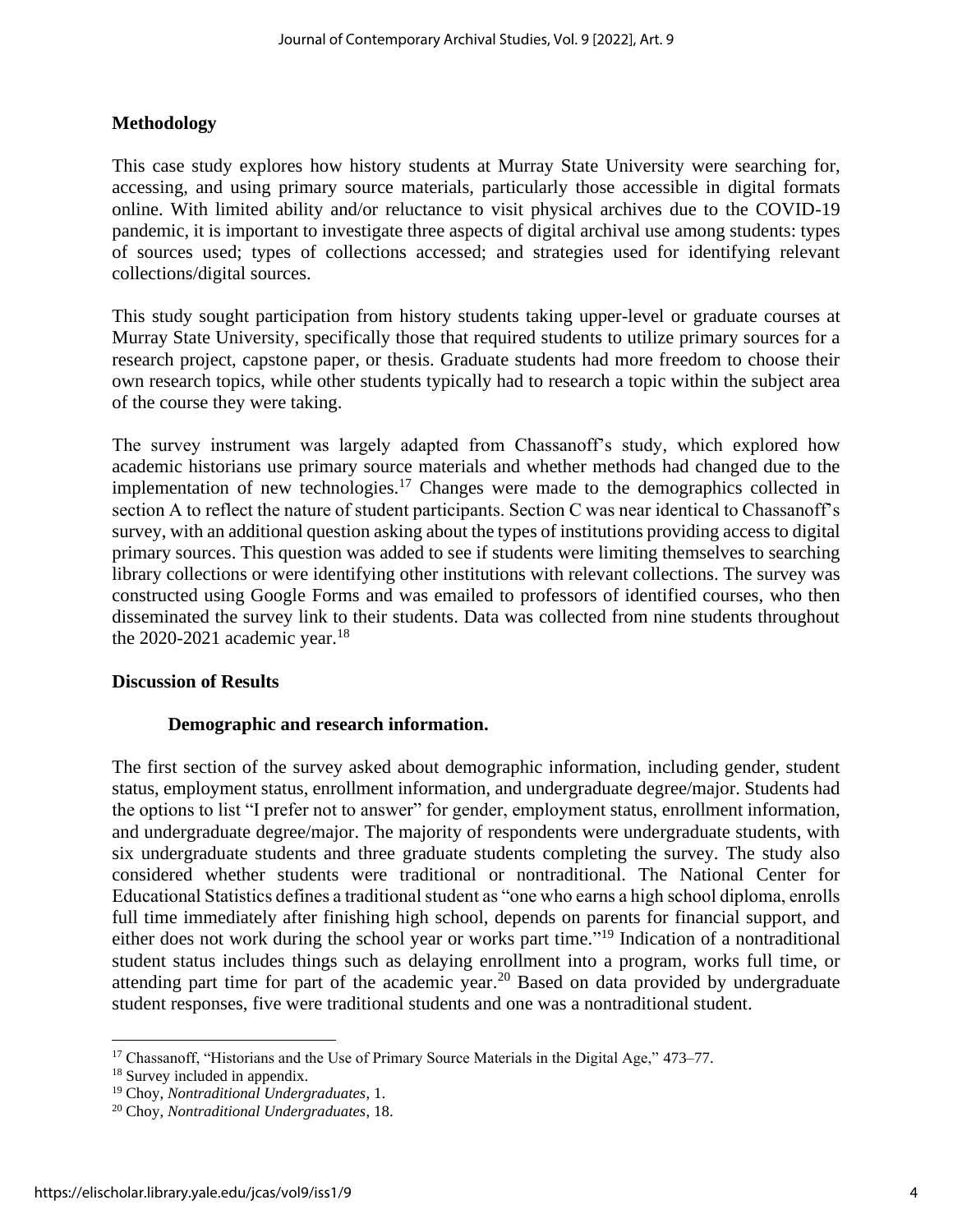| Gender                | Female        |  |
|-----------------------|---------------|--|
|                       | Male          |  |
| <b>Student Status</b> | Undergraduate |  |
|                       | Graduate      |  |

| Figure 1. Gender and Student Status Information |  |  |  |  |  |  |  |
|-------------------------------------------------|--|--|--|--|--|--|--|
|-------------------------------------------------|--|--|--|--|--|--|--|

Of the nine respondents, five were currently studying or studied history as their undergraduate major. Other primary areas of study included Spanish, secondary social studies education, art, and integrated studies. Building on Ge's study, this information can shed light on differences in digital source use between different majors, minors, etc.

In the following section, students indicated both their research topic and the chronological period of research. Students provided varying degrees of details for their topic and time period. For example, one response was simply "Unification of Germany" while another was "Nineteenth century German children's literature's role in the development of nationalism." Similarly, some students listed a specific year range or just a broad time period such as "nineteenth century." Because of these variations, responses were categorized into broader subjects or eras of research. At the time of completion of the survey, six students had completed their research and three were still engaged in it. In a larger sample, this information can help us identify correlations between subject areas studied and the types of primary sources used.

| <b>Subject of Study</b>    | # of Students |
|----------------------------|---------------|
| Cold War Era               |               |
| 19th Century Europe        |               |
| <b>Mexican Revolution</b>  |               |
| Legacy of the US Civil War |               |

Figure 2. Student Subjects of Study

#### **Searching for primary source materials.**

Students indicated how they went about searching for primary source materials. This includes techniques used and types of repositories used. The top two methods for searching for primary sources were by following leads, such as footnotes and other references found in secondary sources, and by using Google. Eight students used these methods respectively. Five students indicated that following leads in footnotes was the most useful way to find relevant primary sources. Also popular, each with six students utilizing the method, were asking colleagues, consulting online finding aids, and using online databases. One student indicated that using library research guides, "LibGuides," helped lead them to primary source repositories or articles which then contained helpful footnotes.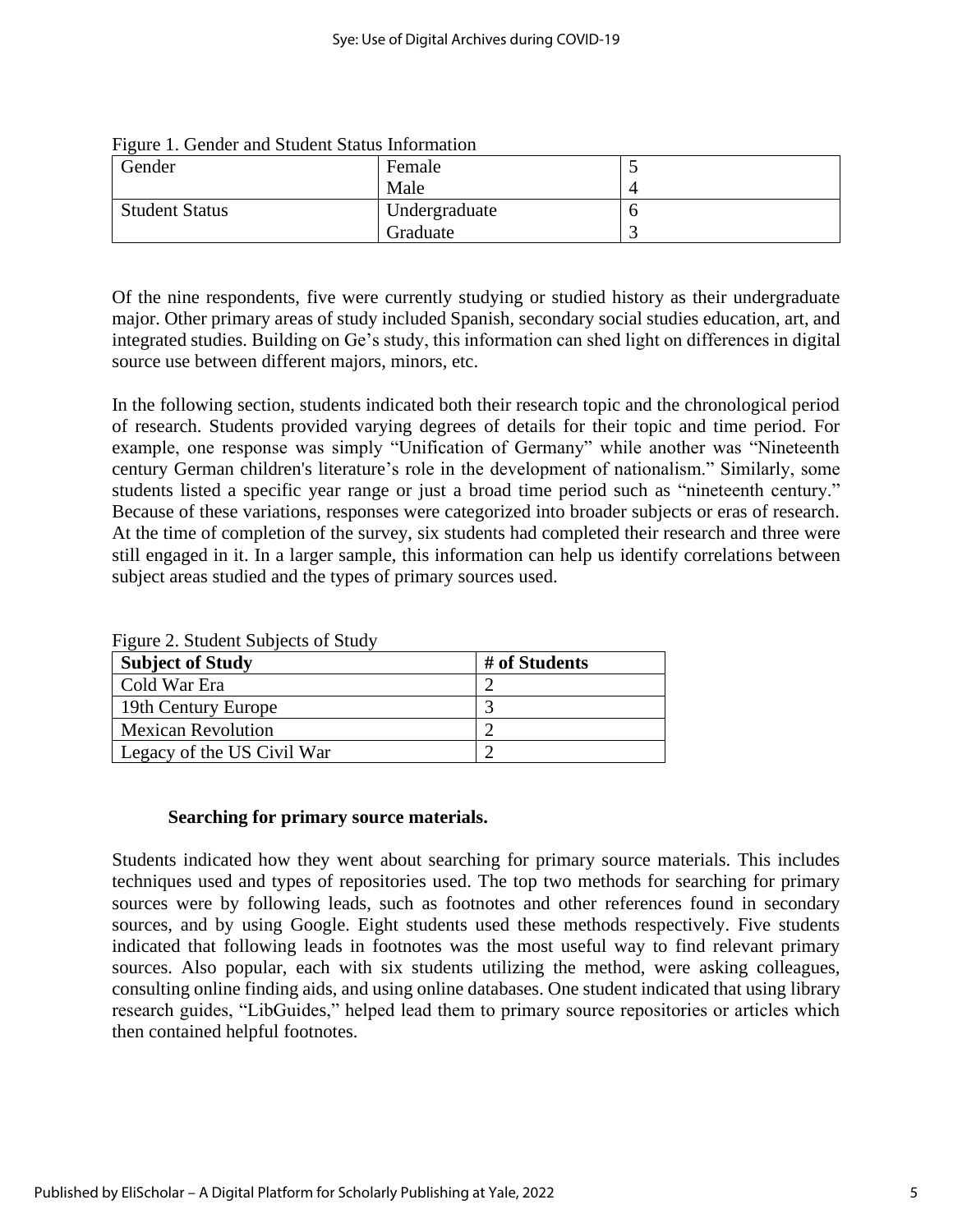







All respondents indicated that they used resources from a college/university to find primary sources. While it can be assumed that this meant using Murray State University collections and resources, one student specifically mentioned accessing digital material via the special collections at Auburn University and the University of Alabama. No respondents reported using the following types of institutions to find primary sources: public libraries, local/county government agency, federal government agency, professional organizations, religious organization, businesses/corporations.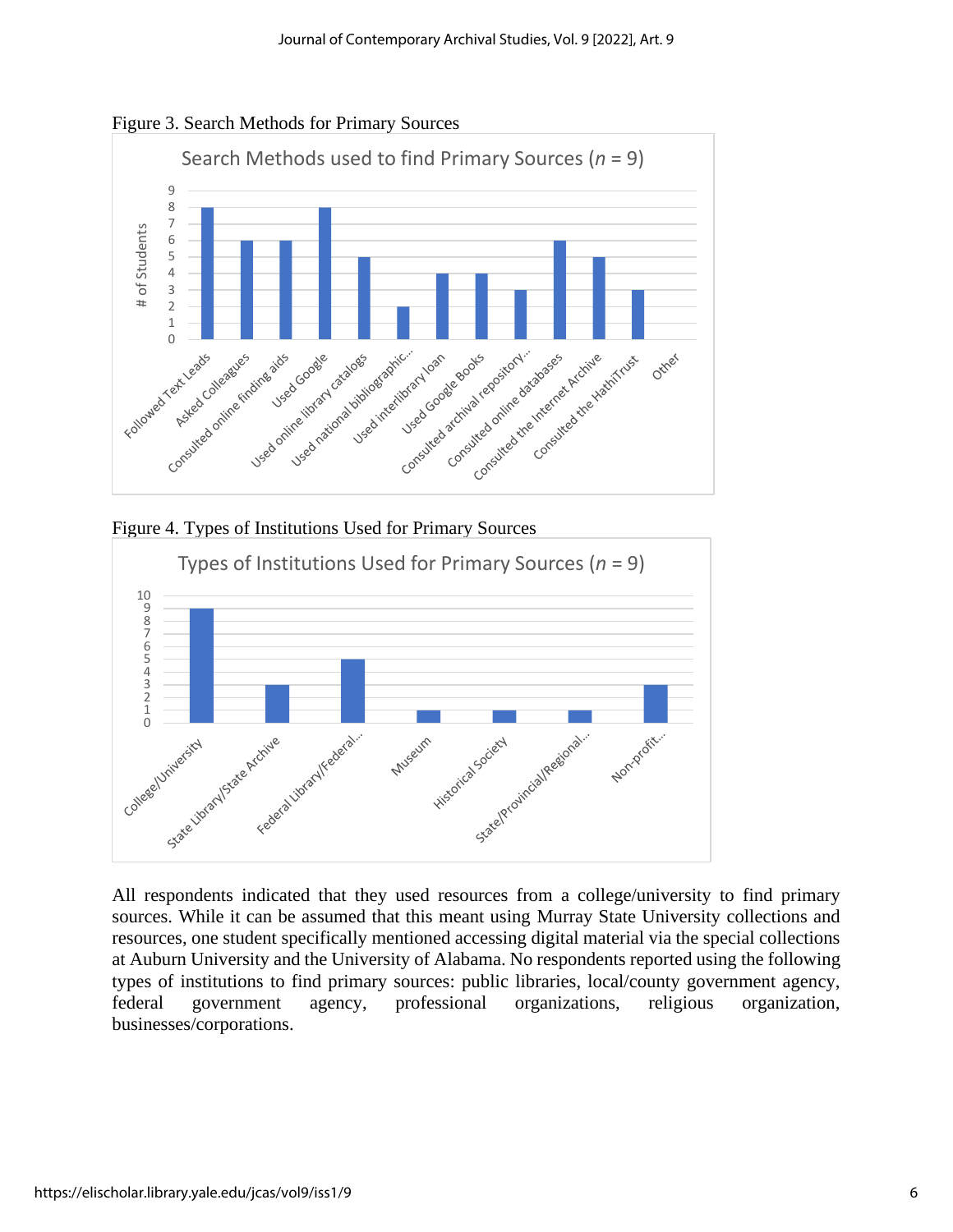#### **Use of primary source materials.**

The next section of the survey asked students what type of materials they used for their research, and whether they were accessed online or in-person. Chassanoff sought to use such data to examine what types of sources historians use most frequently and where (online or in-person) sources are accessed.<sup>21</sup> Out of the nine students, all indicated that they utilized books for their research, with eight indicating online use and seven indicating in-person use. While Chassanoff also encountered high book usage, her study found that correspondence and newspapers were the most used by historians.<sup>22</sup> Four students used newspapers online and four students used periodicals online. This difference might be explained by the differing level of research experience between students and historians.



Figure 5. Types of Primary Sources Accessed

Amid the ongoing COVID-19 pandemic, seven students used a mix of online and in-person resources while two only accessed materials online. Of the seven, four indicated books were the only in-person resources used. There is a connection between the three students who still used significant amount of physical material in their research. When asked to identify the most important factor when using online digitized primary source materials, all three indicated the ability to access the whole collection online. This could mean that those three students were not able to find digital content on their topics and thus resorted to physical materials.

<sup>&</sup>lt;sup>21</sup> Chassanoff, "Historians and the Use of Primary Source Materials in the Digital Age," 459.

<sup>&</sup>lt;sup>22</sup> Chassanoff, "Historians and the Use of Primary Source Materials in the Digital Age," 468–69.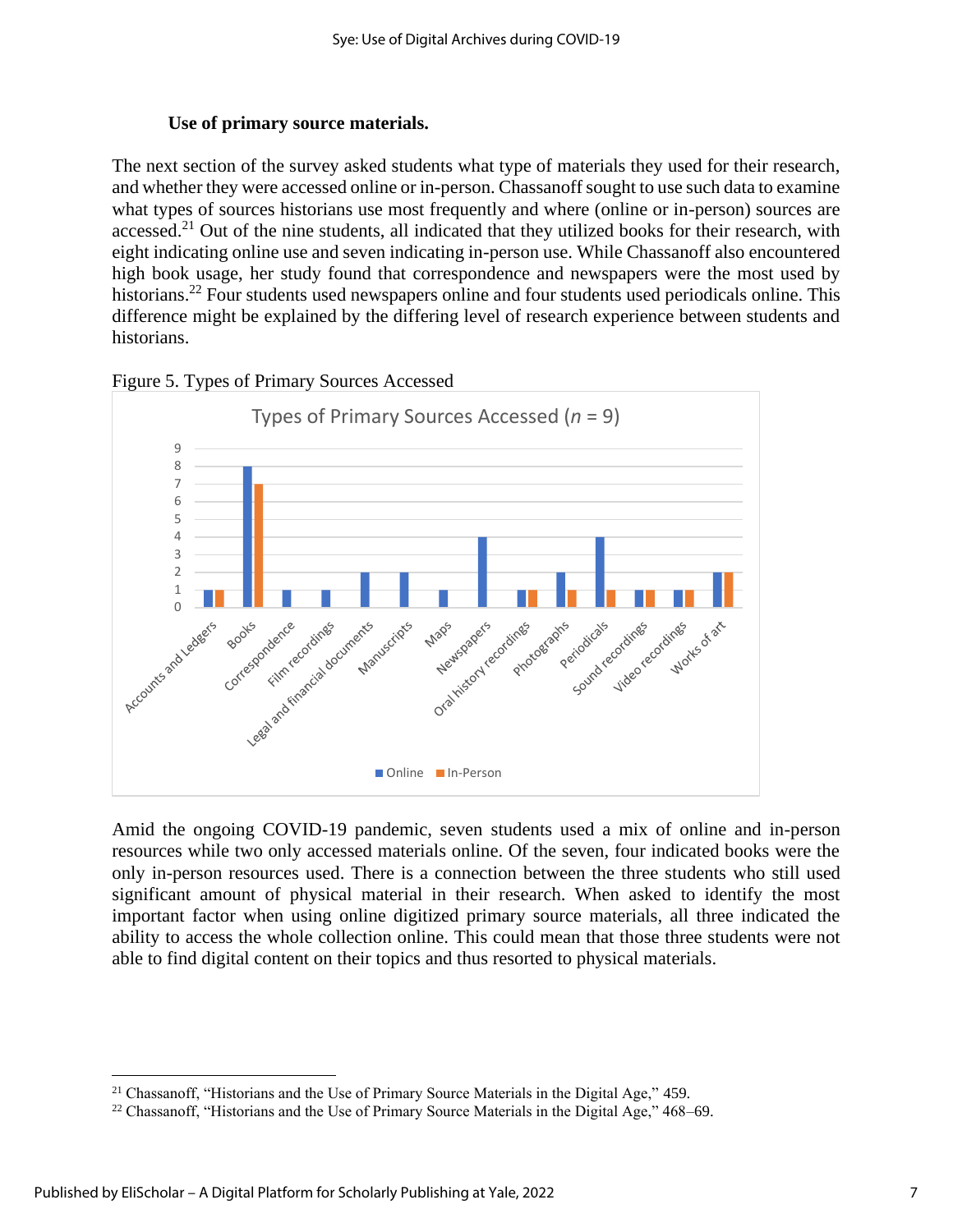

Figure 6. Factors for Digital Primary Source Use

All nine students considered the ability to access the whole collection online to be an important factor influencing their use of digitized materials. In some collections, only a record for an item is available online rather than a digital version, which again is a barrier due to COVID-19 restrictions and general travel limitations. Only one student considered the ability to consult an archivist about the collection when approaching digital materials. While one may assume this is due to students' unawareness of archivists as resources, Chassanoff found that this was the least considered factor among historians as well.<sup>23</sup> A majority of students did factor in the availability of transcripts for sources. While some students also factored in the reputation of the repository and provenance information, the overall responses indicate that students valued ease of access over such factors. Supporting this idea, when asked which factor was the most important when using online digitized primary source materials in research, eight of the nine students indicated the ability to access the whole collection online. Additionally, when asked what would prevent them from using digital sources, six students mentioned issues related to accessibility. Specific issues mentioned include ineffective search systems, broken links, and paywalls.

In an expanded study, it will be important to see if these findings accurately represent history students in general, as instructional techniques and recommendations will differ across instructors and institutions. Data for search methods, types of institutions, types of primary sources used (from questions #11-16) are more likely to fluctuate, as students can be influenced by library instruction sessions, recommended resources in a research guide, etc. It is important to keep in mind that data regarding types of materials can be skewed based on assignment directions. Limiting this preliminary study to a single department at one university allowed me to closely examine the research projects assigned to students, making sure they were open-ended and did not have any source type requirements (aside from incorporating some kind of primary sources). One class, for example, was not targeted for the study because the directions and examples for research projects

<sup>&</sup>lt;sup>23</sup> Chassanoff, "Historians and the Use of Primary Source Materials in the Digital Age," 470.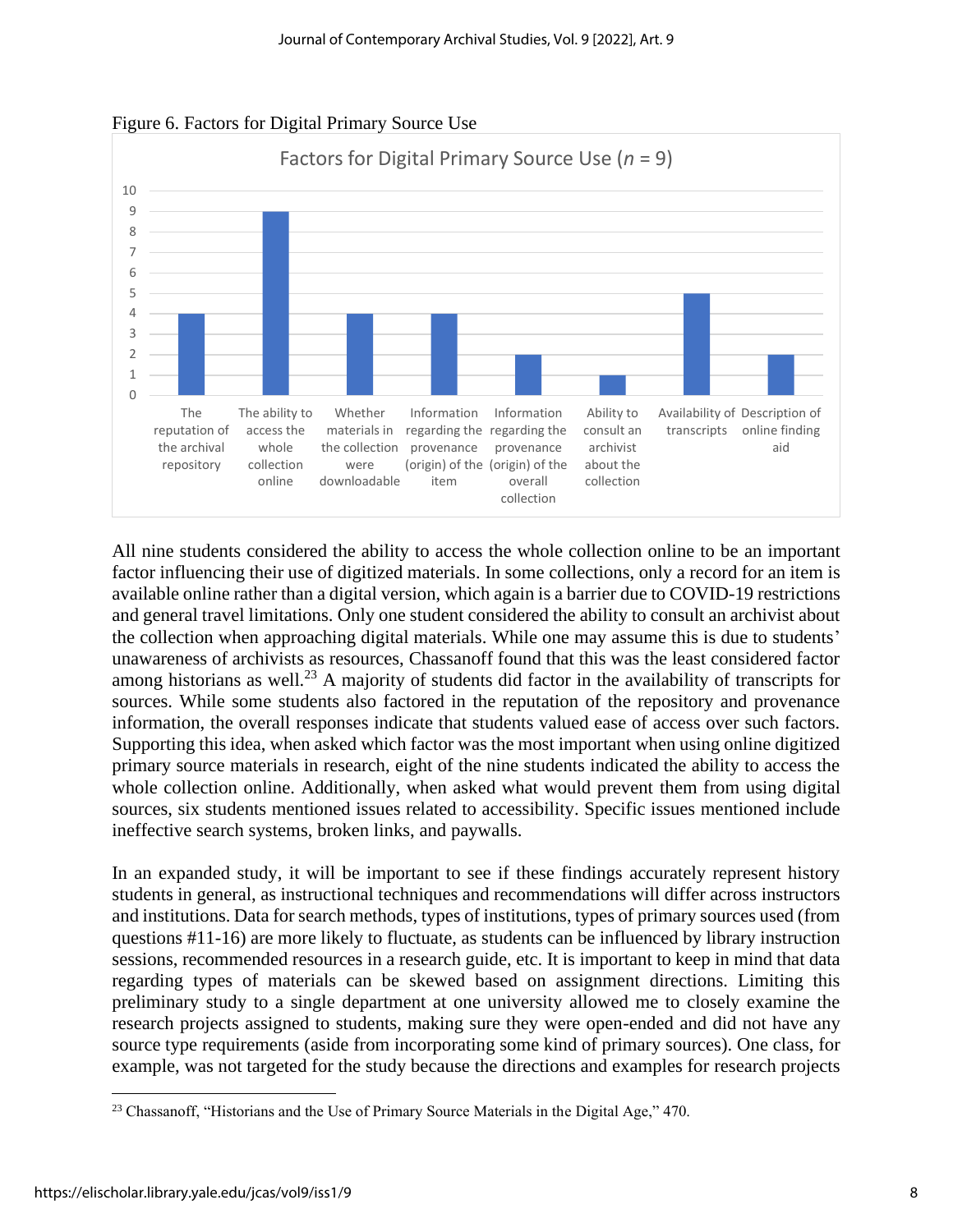placed a significant emphasis on historical news articles and legal documents. Therefore, the instructor is a variable that should be considered when implementing an expanded study.

#### **Conclusion**

One of the goals of this study was to capture a snapshot of research trends during the unique 2020– 2021 academic year, in which many students relied on online instruction and had limited access to in-person resources. Due to the unexpected nature of the pandemic, a study collecting student data from universities across the United States was difficult to put together quickly, resulting in the small sample size composed solely of Murray State University students. While the moment in time where universities primarily focused on online instruction efforts has passed, continuing to collect this kind of data is still useful. The COVID-19 pandemic required many history students to rely on digitized primary source materials online, but the growth in online research tools and digitization also emphasizes the need to reexamine how history students are searching for primary sources. This is especially important as the pandemic may have shifted people's attitudes regarding remote work and online research.

As a work-in-progress study, there are various ways to collect new data moving forward. One option would be to send out the survey again to students, widening to universities across the nation. One obstacle I encountered was that due to my role as a librarian, as opposed to a course instructor, I had limited channels to encourage survey completion. A different approach to collect useful data would be to send a version of the survey to teaching faculty. As previously mentioned, instructors are a variable that can impact what search strategies and sources students use. If student research behavior is going to be dependent on the instructor, then it may be more efficient to survey them.

A survey for faculty, however, requires some modifications. First, Part A demographic questions need to be changed, perhaps asking about tenure status, position title, and type of institution (if this is disseminated to other institutions). In Part B, respondents can provide information about the courses they teach, such as the level and content, in addition to their own research projects. These changes would turn this study into a follow-up of Chassanoff's work, which examined faculty as researchers. An expanded study should still view students as the researchers, so it is important to include questions that tie everything back to teaching. For example, when asking about search techniques, a follow-up question asking how likely they would be to recommend the method to their students (using a Likert scale:  $1 = \text{Very Unlikely}, 5 = \text{Very Likely}$ ) would provide useful data. Other new additions include asking about any librarians/archivists brought in to discuss research and any requirements they set for their students.

Academic historians previously placed an emphasis on recreating the traditional archival experience online as well as the role of archival labor in digitizing material. The data collected provides an opportunity to reflect on how we work with students and what we teach them about finding digital sources. With students emphasizing accessibility with regard to searching for sources, it is important to teach them skills relevant to understanding this digital environment. This is crucial during the COVID-19 era, where institutions limit access or students are reluctant to visit physical repositories, but also in the future as students continue to favor using digital tools over searching for physical materials.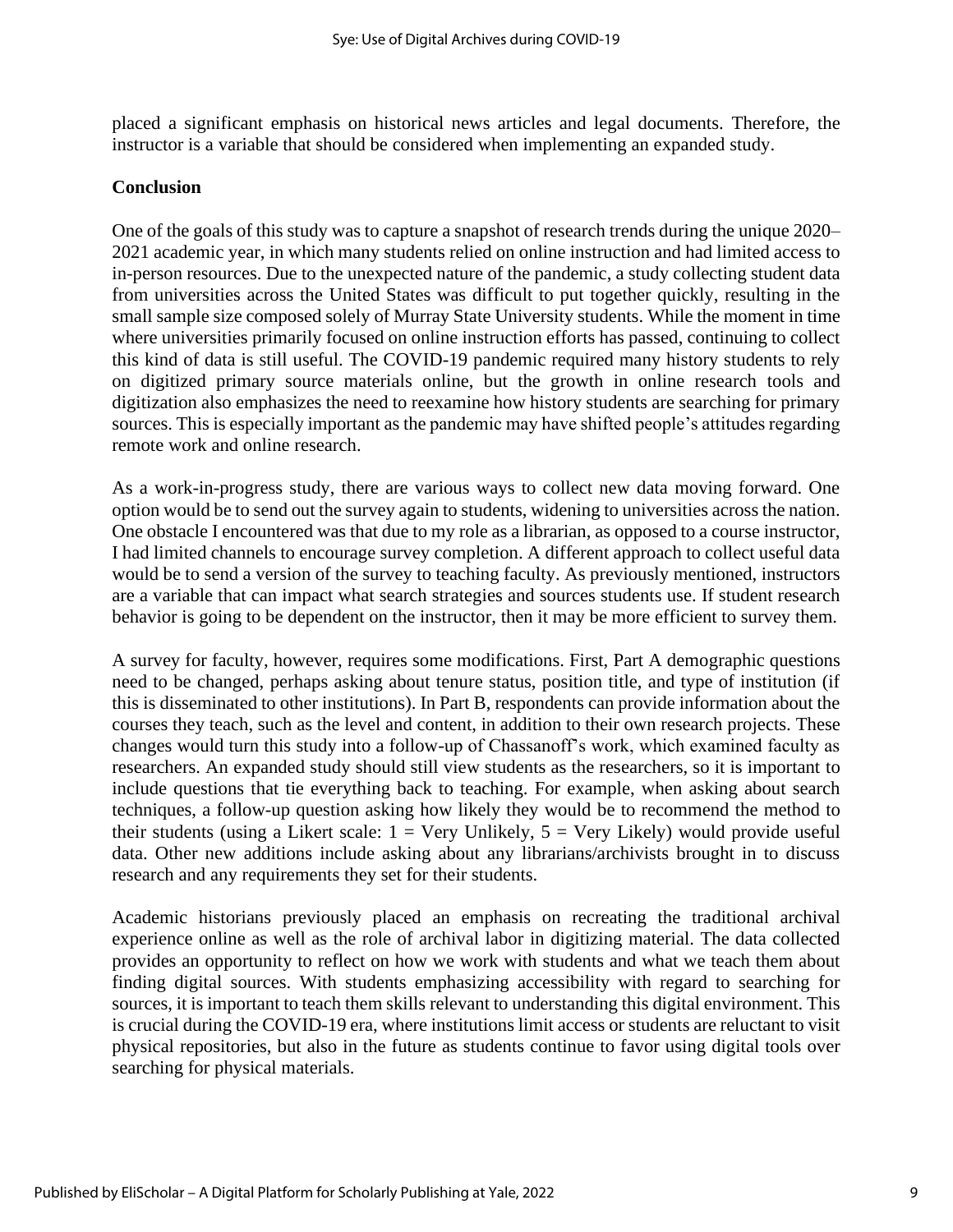Jensen coins the idea "digital archival literacy," which provides a framework for the everyday use of digital archives and factors that shape online content and its availability.<sup>24</sup> Four key ideas can be extrapolated from this framework: availability of sources; bias in representation; aspects of the search system; and responsible usership. By having librarians and instructors use these components to focus on the core aspects of the online research experience, students will be able to think critically about the nature of the digital archive and its research environment.<sup>25</sup>

Based on this preliminary data, emphasis should be placed on teaching about the availability of sources and bias in representation. It is important to recognize that in digital repositories, materials are carefully selected and prioritized for the digitization process to be made available online. This can also be affected by institutional budgets, so students need to acknowledge these implications and think about how they affect what they can access online. Additionally, the availability of sources can be biased. Digitization is often driven by popularity and usage statistics, and the amount of digitized material may differ between subject areas.<sup>26</sup>

Assessing the availability of sources and bias in representation of sources helps students acknowledge the differences between using physical and digital archives. The next logical step is to think about aspects of a search system. Looking at predefined subject categories and tags can show how materials are described. These are then used, typically through a search, to directly identify materials as opposed to navigating a typical hierarchical archival scheme. Utilizing aspects such as predefined subject categories, search fields, and metadata can be a double-edged sword, however, as listing items on a search results page removes the context from materials. Users should "ask how these predefined categorizations of the material characterize the content…and investigate if there is an index of the archive which shows the different categories."<sup>27</sup> Once students find and use digitized primary sources, they have the responsibility to disclose that they accessed and used digitized sources, typically be including a URL appropriately in a citation. Doing so brings attention to the work and labor involved in making materials available digitally.

Before getting students started on a research project, instructors can discuss how funding and availability of labor affects what materials are digitized and if an entire collection can actually be made accessible online. While not everything can be digitized, I hypothesize that students' lack of digital archival literacy prevents them from finding a lot of useful sources. Collecting more data on digital archival use will not only help confirm what components of Jensen's framework are relevant, but also guide instructors and researchers in creating official standards for digital archival literacy in the future.

<sup>&</sup>lt;sup>24</sup> Jensen, "Digital Archival Literacy, 1.

<sup>&</sup>lt;sup>25</sup> Sye, "Innovating Digital Literacy for History Students, 13.

<sup>26</sup> Jensen, "Digital Archival Literacy," 4–6.

<sup>27</sup> Jensen, "Digital Archival Literacy," 7.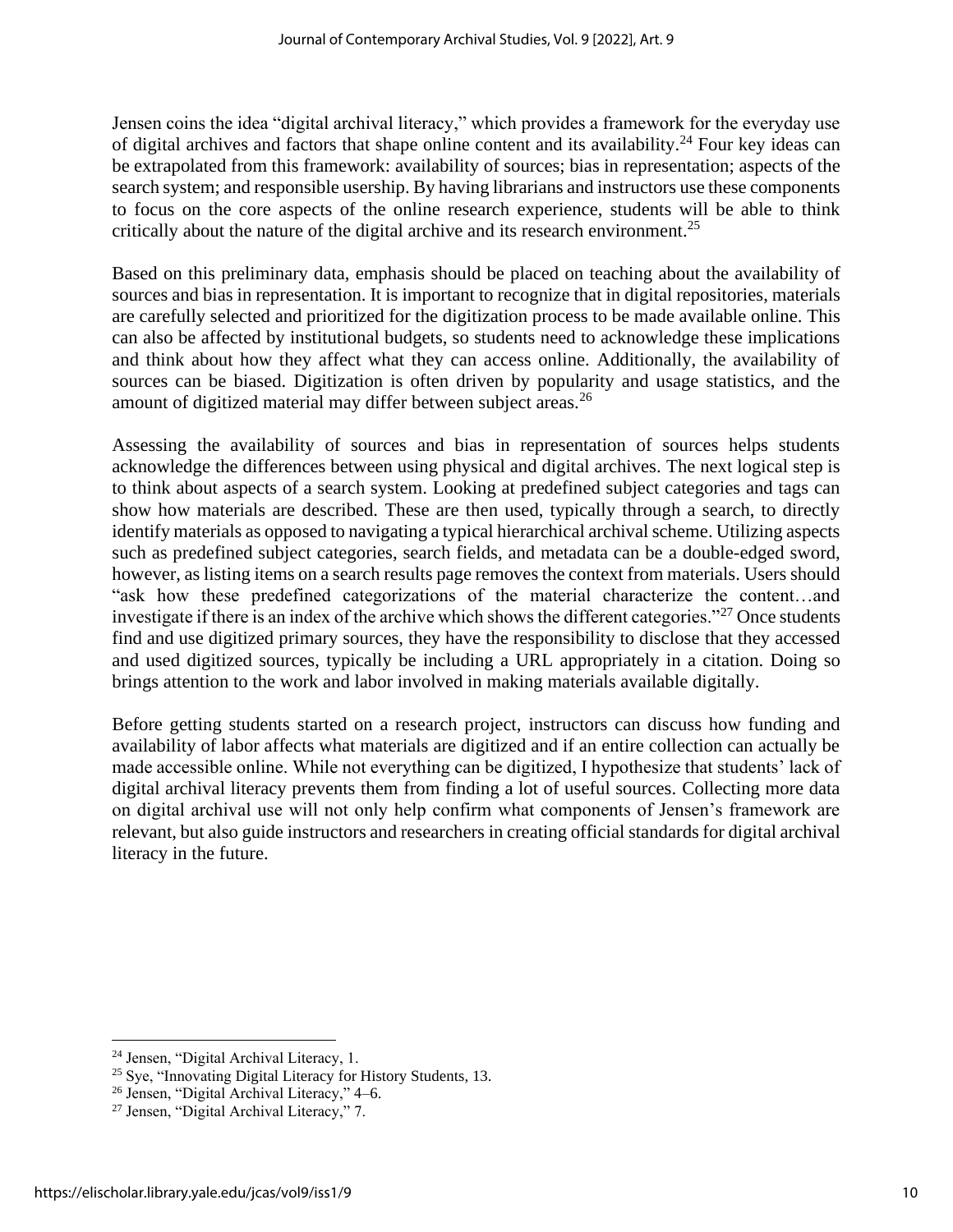# **Bibliography**

- Anderson, Ian G. "Are You Being Served? Historians and the Search for Primary Sources." *Archivaria* 58 (2004): 81–129. [https://archivaria.ca/index.php/archivaria/article](https://archivaria.ca/index.php/archivaria/article/view/12479) [/view/12479.](https://archivaria.ca/index.php/archivaria/article/view/12479)
- Barrett, Andy. "The Information-Seeking Habits of Graduate Student Researchers in the Humanities." *Journal of Academic Librarianship* 31, no.4 (2005): 324–31. [https://doi.org/10.1016/j.acalib.2005.04.005.](https://doi.org/10.1016/j.acalib.2005.04.005)
- Chassanoff, Alexandra. "Historians and the Use of Primary Source Materials in the Digital Age." *American Archivist* 76, no. 2 (2013): 458–80. [https://doi.org/10.17723/aarc.76.2](https://doi.org/10.17723/aarc.76.2.lh76217m2m376n28) [.lh76217m2m376n28.](https://doi.org/10.17723/aarc.76.2.lh76217m2m376n28)
- Choy, Susan. *Nontraditional Undergraduates*, NCES 2002–012. National Center for Education Statistics, U.S. Department of Education, Office of Educational Research and Improvement. [https://nces.ed.gov/pubs2002/2002012.pdf.](https://nces.ed.gov/pubs2002/2002012.pdf)
- Duff, Wendy M., and Joan M. Cherry. "Archival Orientation for Undergraduate Students: An Exploratory Study of Impact." *American Archivist* 71, no. 2 (2008): 499–529. [https://www.jstor.org/stable/40294528.](https://www.jstor.org/stable/40294528)
- Ferriero, David S. "An Update for Researchers from the Archivist." *National Archives News* (blog), National Archives and Records Administration, May 24, 2021. [https://www](https://www.archives.gov/news/message-from-archivist-to-researchers-05-24-2021) [.archives.gov/news/message-from-archivist-to-researchers-05-24-2021.](https://www.archives.gov/news/message-from-archivist-to-researchers-05-24-2021)
- Ge, Xuemei. "Information-Seeking Behavior in the Digital Age: A Multidisciplinary Study of Academic Researchers." *College and Research Libraries* 71, no. 5 (2010): 435–55. [https://doi.org/10.5860/crl-34r2.](https://doi.org/10.5860/crl-34r2)
- Given, Lisa M. and Rebekah Wilson. "Information Technology and the Humanities Scholar: Documenting Digital Research Practices." *Journal of the Association for Information Science and Technology* 69, no. 6 (2018): 807–19. [https://doi.org/10.1002/asi.24008.](https://doi.org/10.1002/asi.24008)
- Goldberg, Matthew. "Searching for the Past: Historians' Information-Seeking Behavior and Needs." *Kentucky Libraries* 82, no. 3 (2018): 11–14. [https://ir.library.louisville.edu](https://ir.library.louisville.edu/faculty/400) [/faculty/400.](https://ir.library.louisville.edu/faculty/400)
- Jensen, Helle Strandgaard. "Digital Archival Literacy for (All) Historians." *Media History* 79, no. 2 (2021): 251–65. [https://doi.org/10.1080/13688804.2020.1779047.](https://doi.org/10.1080/13688804.2020.1779047)
- Jones, Kathleen W., Mark V. Barrow, Jr., Robert P. Stephens, and Stephen O'Hara. "Romancing the Capstone: National Trends, Local Practice, and Student Motivation in the History Curriculum." *Journal of American History* 98, no. 4 (2012): 1095–113. [https://doi.org/10.1093/jahist/jar538.](https://doi.org/10.1093/jahist/jar538)
- MacEachern, Alan, and William J. Turkel. "A Time for Research Distancing." *Active History* (blog), March 31, 2020. [http://activehistory.ca/2020/03/a-time-for-research-distancing/.](http://activehistory.ca/2020/03/a-time-for-research-distancing/)
- Murphy, Hugh, Sarah L. Evans, and Kathryn Simpson. "The Importance and Use of Digital Primary Sources in Teaching and Research." Webinar. UKSG, February 24, 2021. [https://www.uksg.org/event/free-uksg-webinar-importance-and-use-digital-primary](https://www.uksg.org/event/free-uksg-webinar-importance-and-use-digital-primary-sources-teaching-and-research)[sources-teaching-and-research.](https://www.uksg.org/event/free-uksg-webinar-importance-and-use-digital-primary-sources-teaching-and-research)
- Sye, David. "Innovating Digital Literacy for History Students during COVID-19 and Beyond." *Journal of New Librarianship* 7, no. 1 (2022): 10–16. [https://doi.org/10.33011/newlibs](https://doi.org/10.33011/newlibs/11/2) [/11/2.](https://doi.org/10.33011/newlibs/11/2)
- Thylstrup, Nanna Bonde. *The Politics of Mass Digitization*. Cambridge, MA: MIT Press, 2018.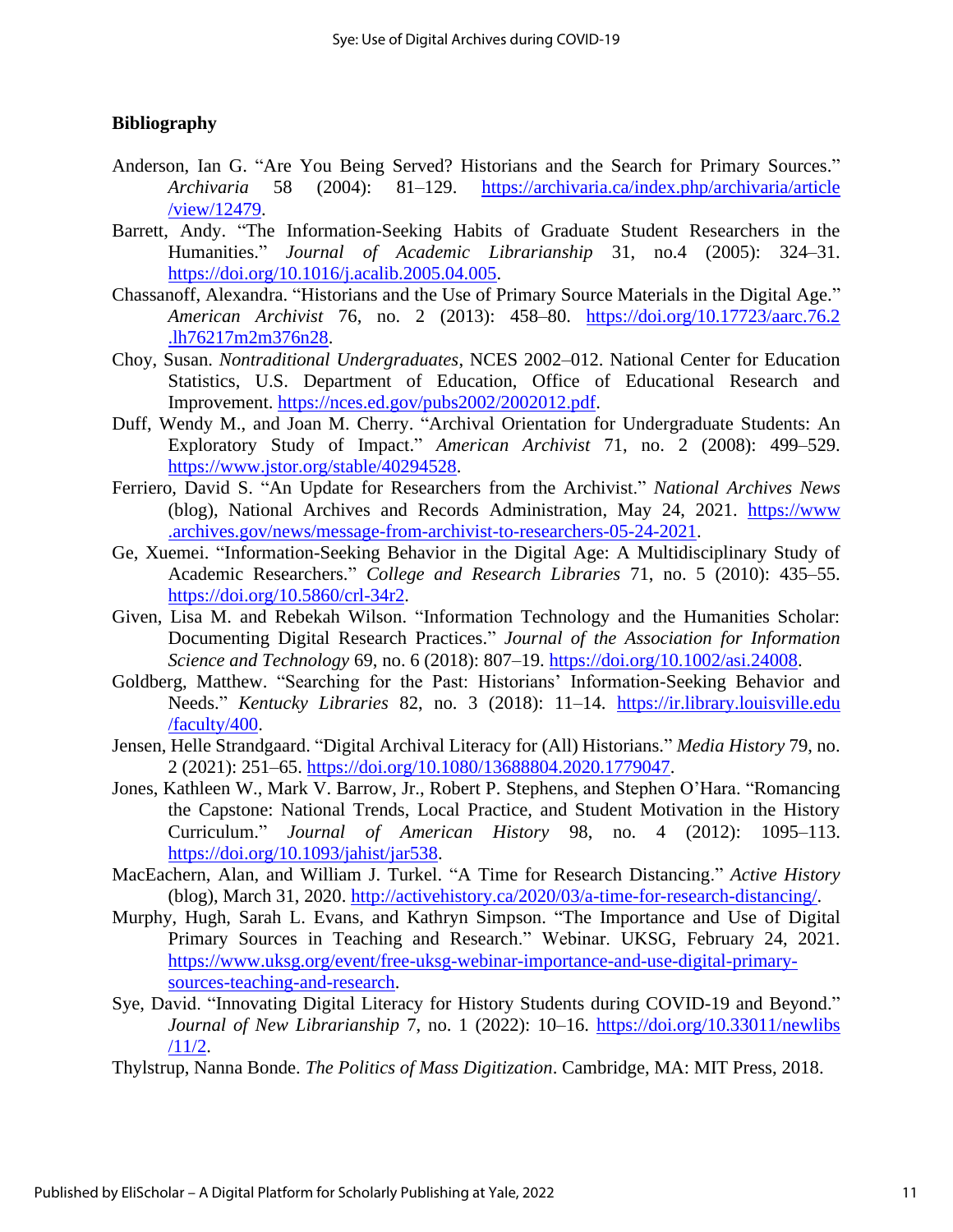Tibbo, Helen. "Primarily History in America: How U.S. Historians Search for Primary Materials at the Dawn of the Digital Age." *American Archivist* 66, no. 1 (2003): 9–50. [https://doi.org/10.17723/aarc.66.1.b120370l1g718n74.](https://doi.org/10.17723/aarc.66.1.b120370l1g718n74)

#### **Appendix: Survey Questions**

- A. Personal Data
	- 1. Gender

[Text box]/I prefer not to answer

2. Student Status

Full-time Undergraduate Student (12+ credit hours) □ Part-Time Undergraduate Student (<12 credit hours) Full-time Graduate Student (9+ credit hours)  $\Box$  Part-time Graduate Student (<9 credit hours)  $\Box$  Other

- 3. Employment: How many hours do you work each week?
	- $\Box$ 0  $\Box$  1-5
	- $\Box$  6-10
	- $\Box$ 11-15
	- $\Box$ 16-20
	- $\Box 21-25$
	- $\Box$ 26-30
	- $\Box$ 31-35
	- $\Box$ 36-40
	- $\Box$ 40+
	- $\Box$  I prefer not to answer
- 4. Enrollment Information (check all that apply)
	- $\Box$ I began undergraduate studies within one year of earning my high school diploma
	- $\Box$  I began undergraduate studies at least one year after earning my high school diploma
	- $\Box$ I began graduate school within one year of completing my undergraduate degree
	- $\Box$  I began graduate school at least one year after completing my undergraduate degree
	- □ Other
	- $\Box$  I prefer not to answer
- 5. Undergraduate Degree/Major [Text Box]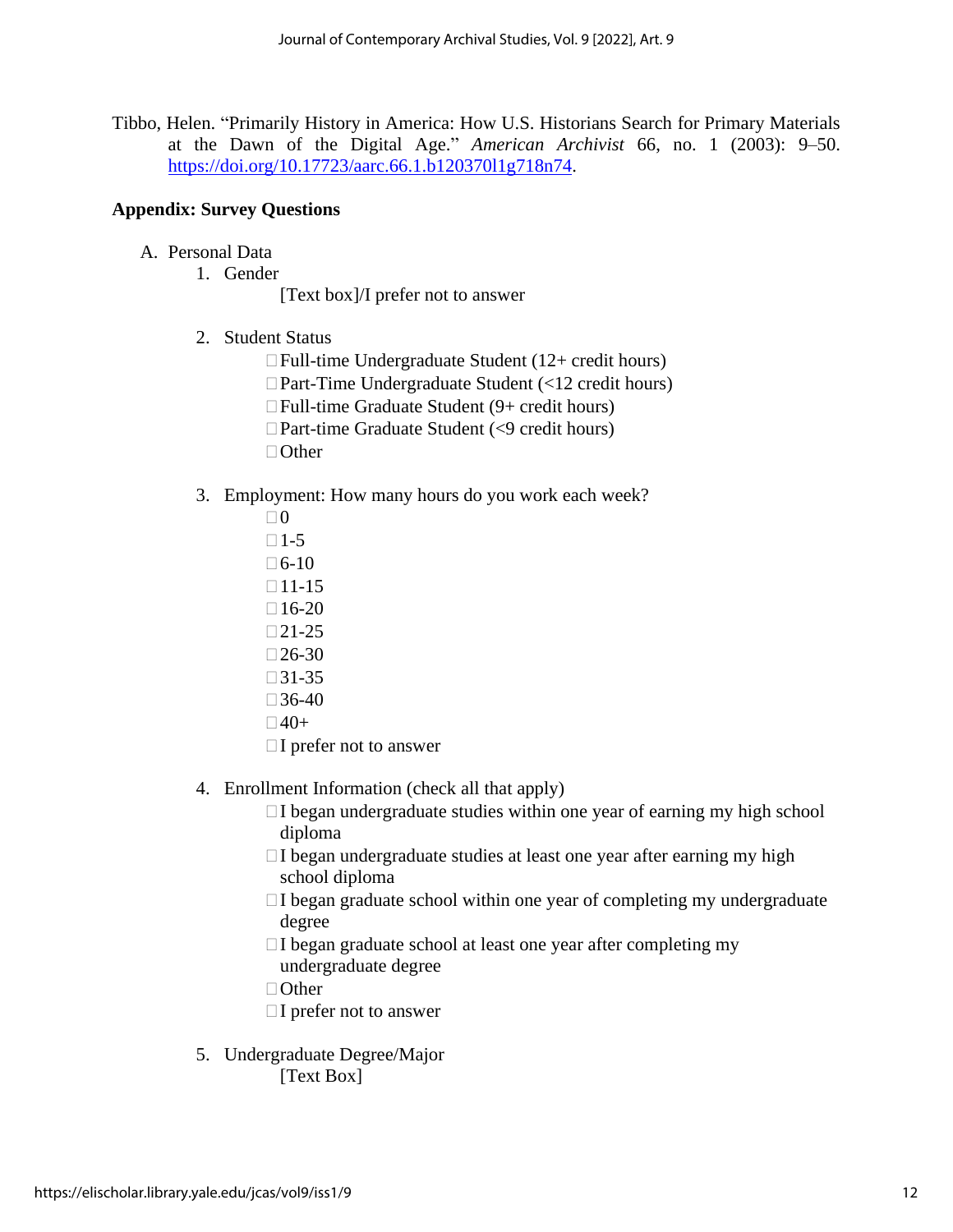# B. Research

- 6. Topic of Research: [Text Box]
- 7. Chronological Period (e.g., 1880-1910): [Text Box]
- 8. Month and Year you began this research: [Text Box]
- 9. Month and Year you ended this research (or ongoing): [Text Box]
- 10. Main archives, special collections, and repositories use in this research (provide links if possible): [Text Box]
- C. Searching for Primary Source Materials
	- 11. Which of the following techniques/methods did you use in your search for primary source materials? Please check all that apply.
		- Followed leads (footnotes, bibliographies, textual references found in books/articles)
		- Asked colleagues
		- Consulted online findings aids (e.g., *Guide to the Cameron Family papers*)
		- Used Google search to locate materials of interest
		- Used online library catalogs
		- $\Box$  Used national bibliographic databases (e.g., WorldCat, Oaister)
		- Used Interlibrary loan
		- Used Google Books
		- $\Box$  Consulted archival repository website
		- □ Consulted online databases (e.g., Proquest, Ebscohost)
		- $\Box$  Consulted the Internet Archive (archive.org)
		- Consulted the HathiTrust Digital Library (https://www.hathitrust.org/)
		- $\Box$  Other: (please specify)
	- 12. From the list above, which technique(s) did you find to be most useful in your search for primary source materials? Please explain below. [Text Box]
	- 13. From which of the following types of institutions did you find digitized primary source materials relevant to your research? Please check all that apply.
		- □ College/University
		- □ Public Library
		- □ State Library/Archive
		- Federal Library/Archive (Library of Congress, National Archives and Records Administration, NARA Presidential Libraries)
		- $\Box$ Museum
		- □Historical Society
		- □Local/County Government Agency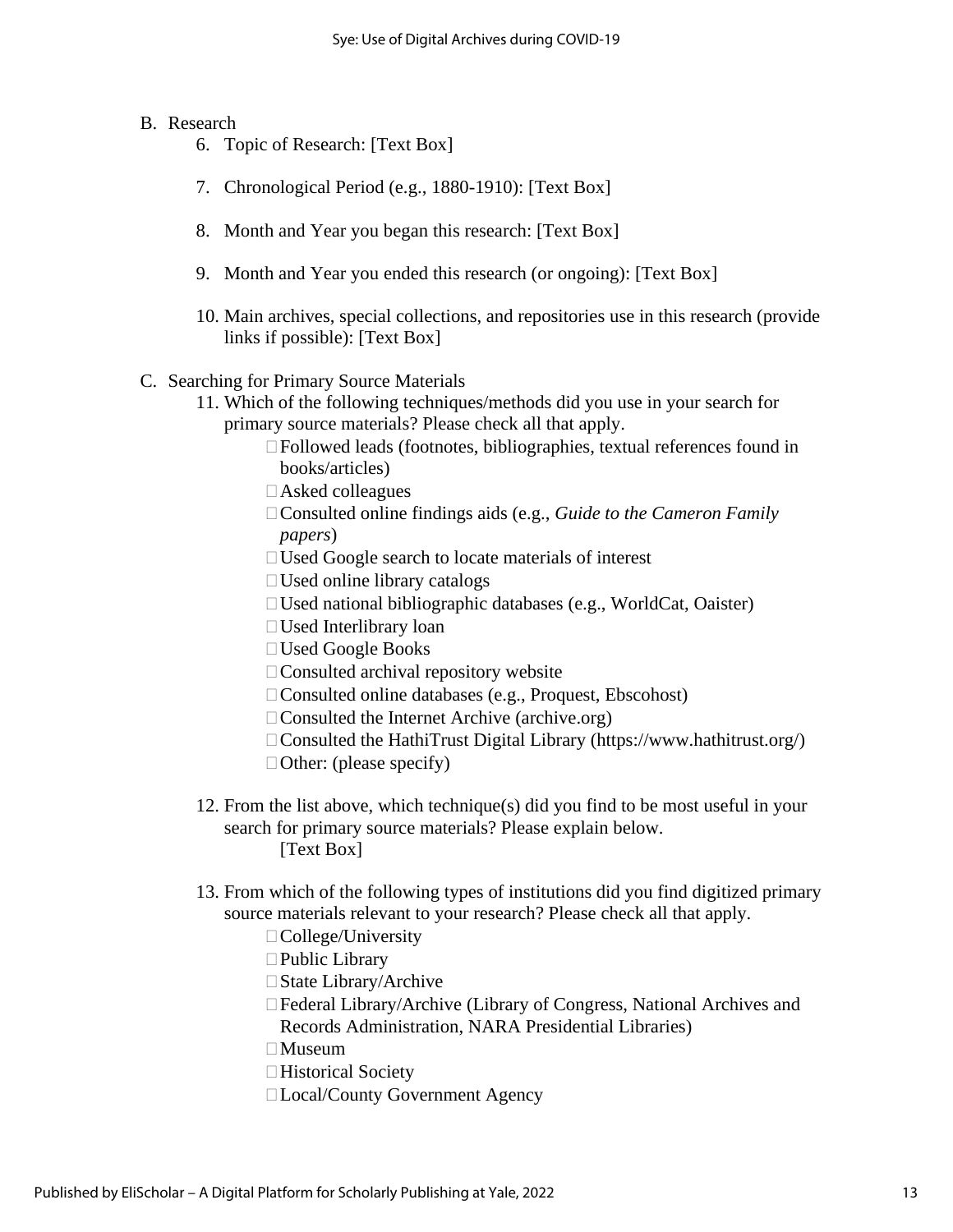□ State Government Agency

Federal Government Agency

□ Professional Organization

Religious Organization

Businesses and Corporations

Non-profit program/organization

□ Other (Please Specify):

# D. Use of Primary Source Materials

14. For the research you just described, please indicate which types of primary source materials you used. Please check all that apply.

Accounts and ledgers

Books

□ Correspondence

□Data sets

□Diaries or journals

Film recordings

Legal and financial documents

□ Manuscripts

□ Maps

□ Newspapers

 $\Box$  Oral history recordings

□Photographs

□ Periodicals

□ Sound recordings

Video recordings

Works of art

15. For the research you just described, what materials did you access online? In person? Check all that apply

|                               | Online | In-Person |
|-------------------------------|--------|-----------|
| <b>Accounts and Ledgers</b>   |        |           |
| <b>Books</b>                  |        |           |
| Correspondence                |        |           |
| Data sets                     |        |           |
| Diaries or journals           |        |           |
| Film recordings               |        |           |
| Legal and financial documents |        |           |
| Manuscripts                   |        |           |
| Maps                          |        |           |
| Newspapers                    |        |           |
| Oral history recordings       |        |           |
| Photographs                   |        |           |
| Periodicals                   |        |           |
|                               |        |           |